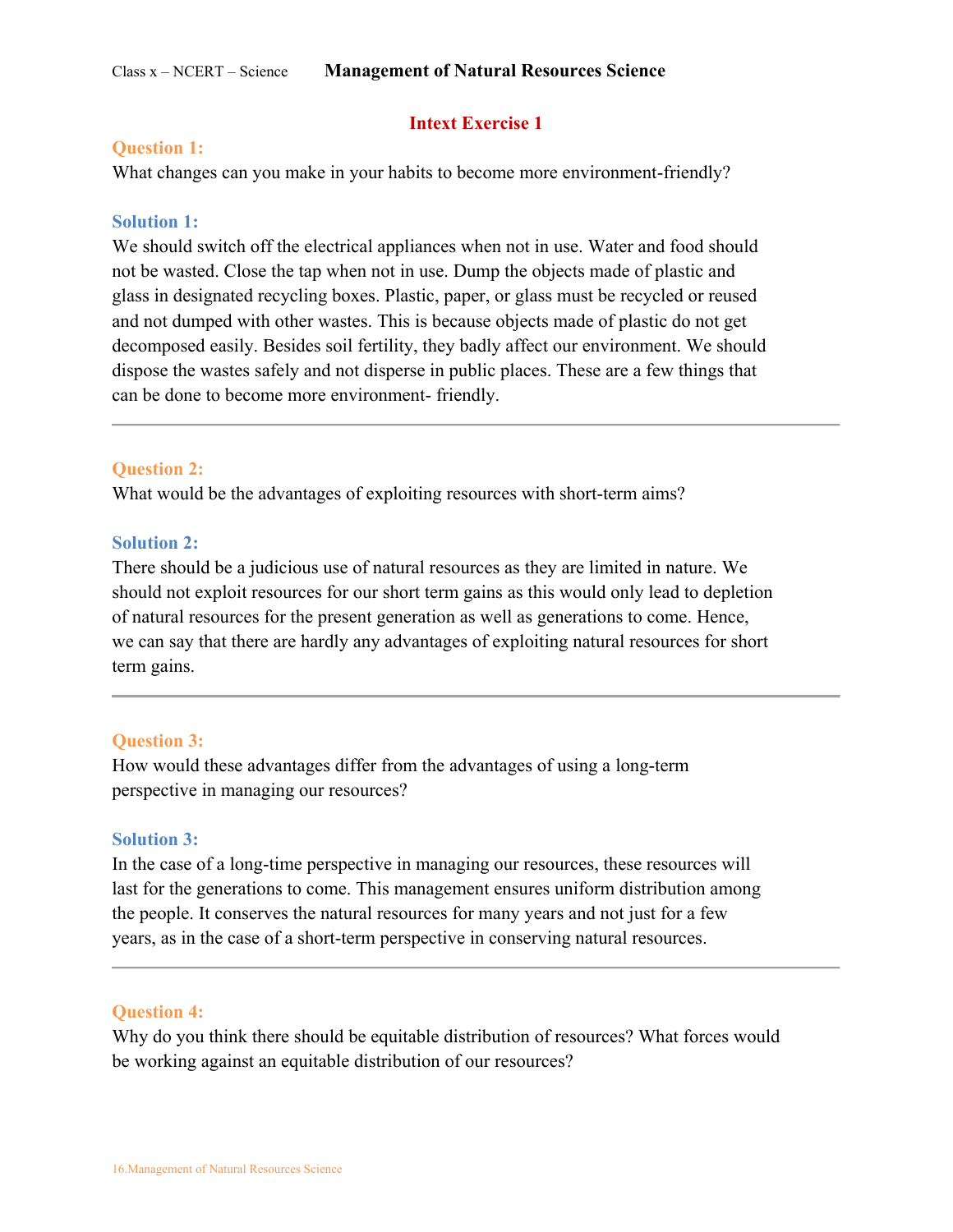#### **Solution 4:**

Natural resources of the Earth must be distributed among the people uniformly so that each and every one gets his share of the resource. Human greed, corruption, and the lobby of the rich and powerful are the forces working

against an equitable distribution of resources.

### **Intext Exercise 2**

#### **Question 1:**

Why should we conserve forests and wildlife?

### **Solution 1:**

We should conserve forests and wildlife to preserve the biodiversity (range of different life-forms) so as to avoid the loss of ecological stability. A large number of tribes are the habitants in and around the forests. If the forests are not conserved, then it may affect these habitants. Without proper management of forest and wildlife, the quality of soil, the water sources, and even the amount of rainfall may be affected. Without forest and wildlife, life would become impossible for human beings.

#### **Question 2:**

Suggest some approaches towards the conservation of forests.

### **Solution 2:**

Some approaches towards the conservation of forests are as follows:

(a) People should show their participation in saving the forest by protesting against the cutting of trees. For example, Chipko Andolan

(b) Planting of trees should be increased. Rate of afforestation must be more than that of deforestation.

(c) Some people cut precious trees such as Chandan to earn money. Government should take legal steps to catch these wood smugglers.

(d) Habitants of forests must not be bothered by the forest officials. Otherwise, this would result in the clash between tribal people and the government officials, thereby enhancing the naxal activities in forests.

# **Intext Exercise 3**

#### **Question 1:**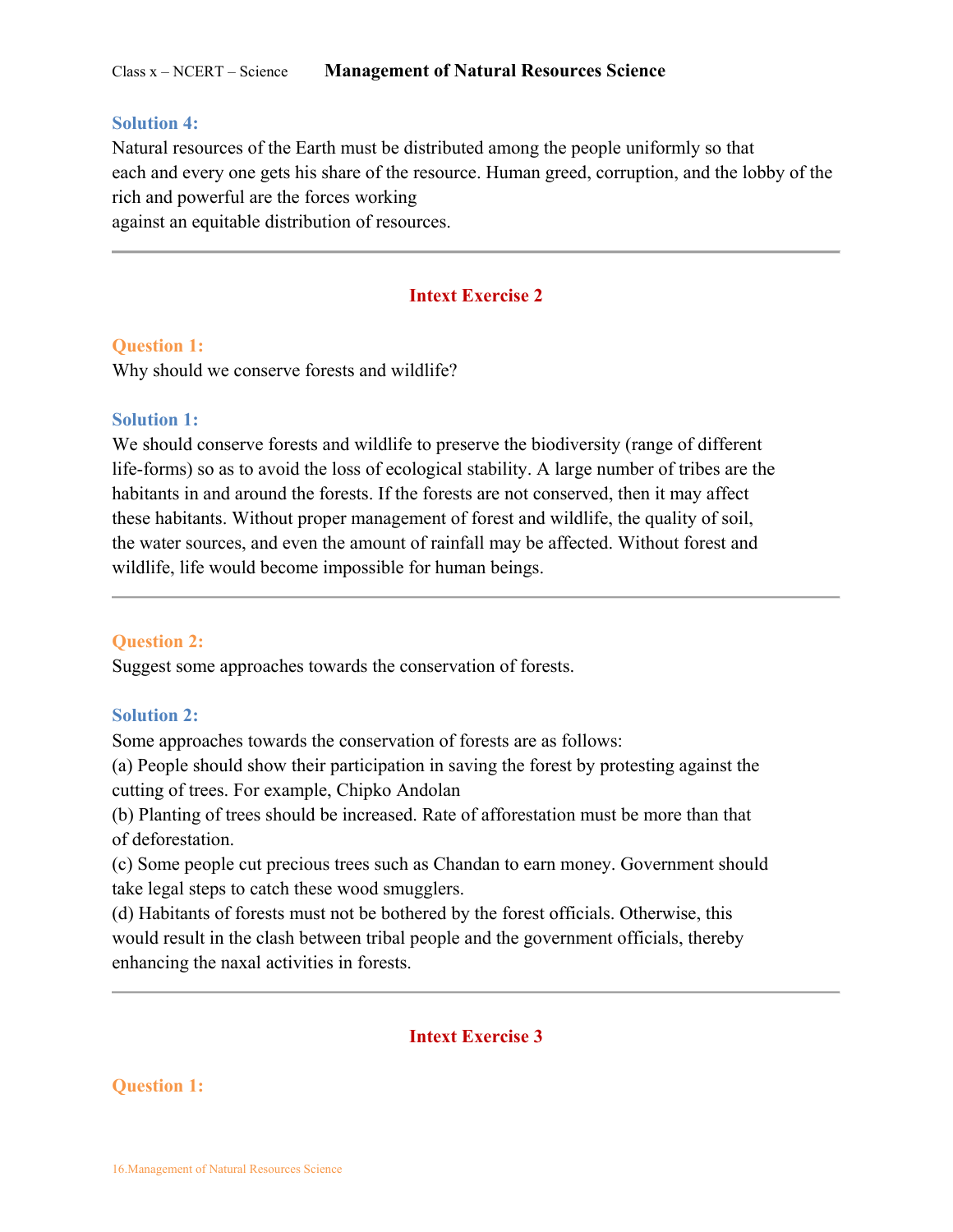Find out about the traditional systems of water harvesting/management in your region.

### **Solution 1:**

One of the traditional systems of water harvesting used in our region is tanks.

### **Question 2:**

Compare the above system with the probable systems in hilly/mountainous areas or plains or plateau regions.

### **Solution 2:**

In plains, the water harvesting structures are crescent-shaped earthen embankments. These are low, straight, and concrete.

In hilly regions, the system of canal irrigation called Kulhs is used for water harvesting. This involves a collection of rain water in a stream, which is then diverted into manmade channels down the hill sides.

# **Question 3:**

Find out the source of water in your region/locality. Is water from this source available to all people living in that area?

### **Solution 3:**

The source of water in our region is ground water. Water from the source is available to all the people living in that area.

# **NCERT Exercise**

### **Question 1:**

What changes would you suggest in your home in order to be environment-friendly?

### **Solution 1:**

Changes that can be undertaken in our homes to be environment-friendly are listed below:

(i)Switch off the electrical appliances when not in use.

(ii)Turn the taps off while brushing or bathing and repair the leaking taps.

(iii)Throw biodegradable and non-biodegradable waste into separate bins.

(iv)Construct composting pits.

(v)Food items such as jam, pickles, etc., come packed in plastic bottles. These bottles can later be used for storing things in the kitchen.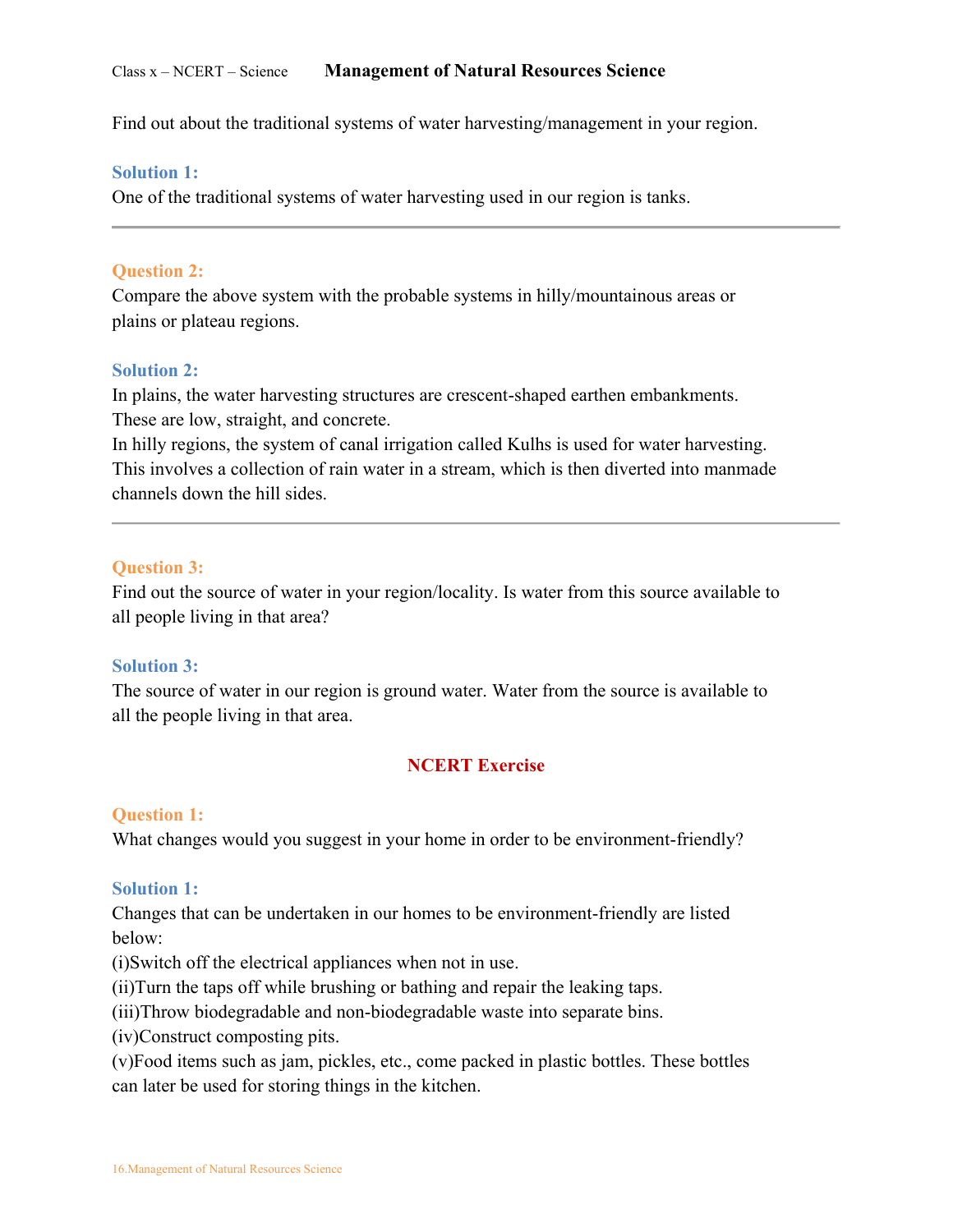#### **Question 2:**

Can you suggest some changes in your school which would make it environment-friendly?

#### **Solution 2:**

Changes that can be undertaken in our schools to make it environment friendly are listed below:

- (i) Electricity can be saved by switching off lights and fans when not required.
- (ii) Turn the taps off when not in use.
- (iii) Biodegradable and non-biodegradable wastes should be thrown into separate bins.

#### **Question 3:**

We saw in this chapter that there are four main stakeholders when it comes to forests and wildlife. Which among these should have the authority to decide the management of forest produce? Why do you think so?

#### **Solution 3:**

The forest department of the government should have the authority to decide the management of forest produces. This is because the forest department is the care taker of the forest land and is responsible for any damage to the forest.

### **Question 4:**

How can you as an individual contribute or make a difference to the management of (a) forests and wildlife, (b) water resources and (c) coal and petroleum?

#### **Solution 4:**

(a) Forest and wildlife:

- (i) We should protest against the cutting of trees (deforestation).
- (ii) We should protest against the poaching of wild animals.
- (iii) We should stop the annexation of forest land for our use.

#### (b) Water resources:

- (i) Turn the taps off while brushing or bathing and repair leaking taps.
- (ii) We should practice rainwater harvesting.

 (iii) We should avoid the discharge of sewage and other wastes into rivers and other water resources.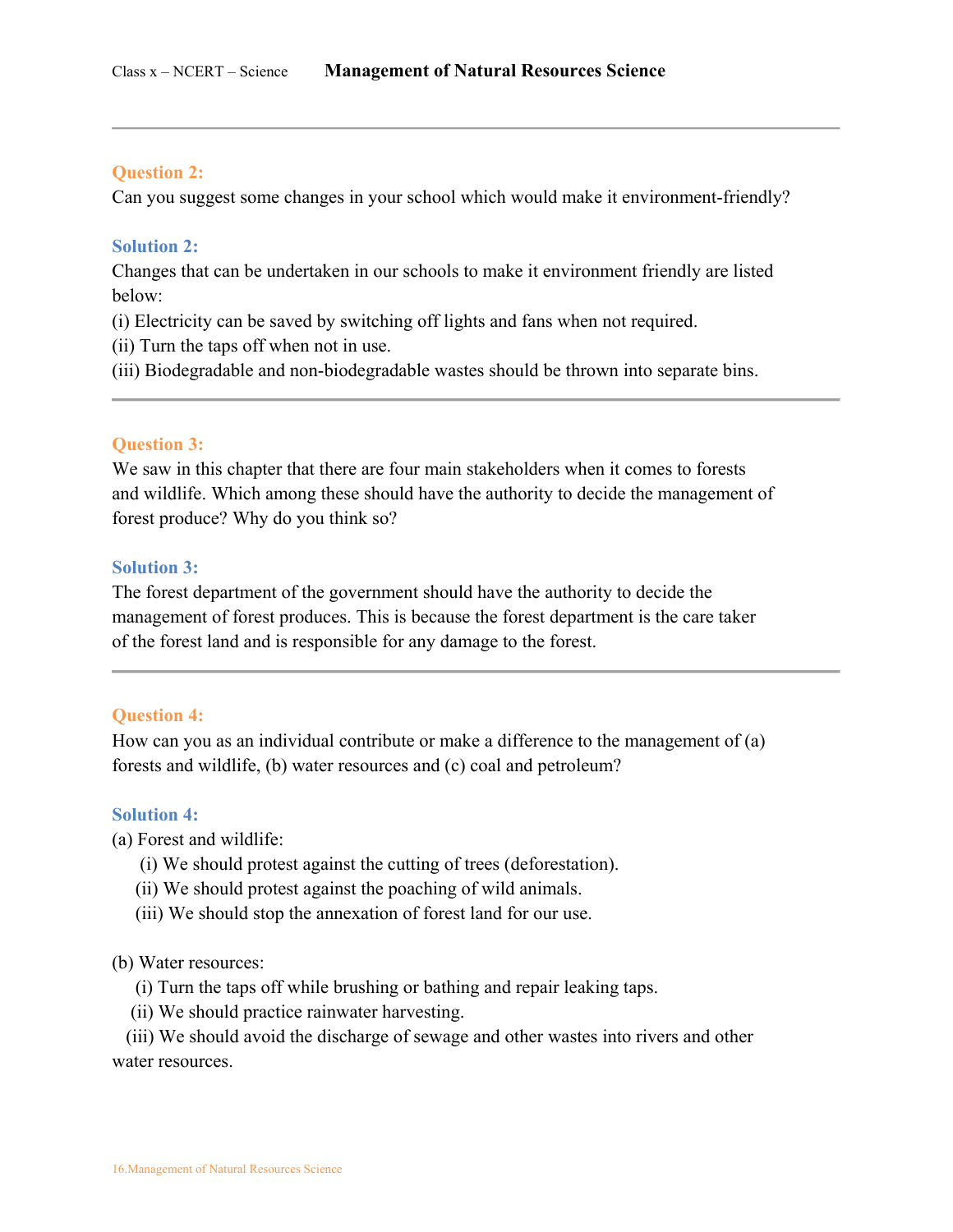(c) Coal and petroleum:

- (i) We should take a bus or practice car pooling to avoid excessive use of petroleum.
- (ii) We should stop using coal as a fuel (angithis).

 (iii)We should use alternative sources of energy such as hydro-energy and solar energy instead of depending largely on coal and petroleum.

# **Question 5:**

What can you as an individual do to reduce your consumption of the various natural resources?

# **Solution 5:**

Natural resources such as water, forests, coal and petroleum, etc. are important for the survival of human beings. The ways in which we can reduce the consumption of various natural resources are as follows:

- (i) We should stop the cutting of trees (deforestation).
- (ii) We should use recycled paper to reduce the cutting down of trees.
- (iii) We should not waste water.
- (iv) We should practice rainwater harvesting.
- (v) We should practice car pooling to avoid the excessive use of petroleum.
- (vi) We should use alternative sources of energy such as hydro-energy and solar energy.

### **Question 6:**

List five things you have done over the last one week to −

- (a) conserve our natural resources
- (b) increase the pressure on our natural resources

### **Solution 6:**

- (a) To conserve our natural resources:
- (i) Travel by a CNG bus for long distances and walk for short distances.
- (ii) Use recycled paper
- (iii) Throw biodegradable and non-biodegradable waste into separate bins
- (iv) Plant trees
- (v) Harvest rainwater

### (b) To increase the pressure on our natural resources:

- (i) Use non-renewable resources of energy
- (ii) Waste water
- (iii) Waste electricity